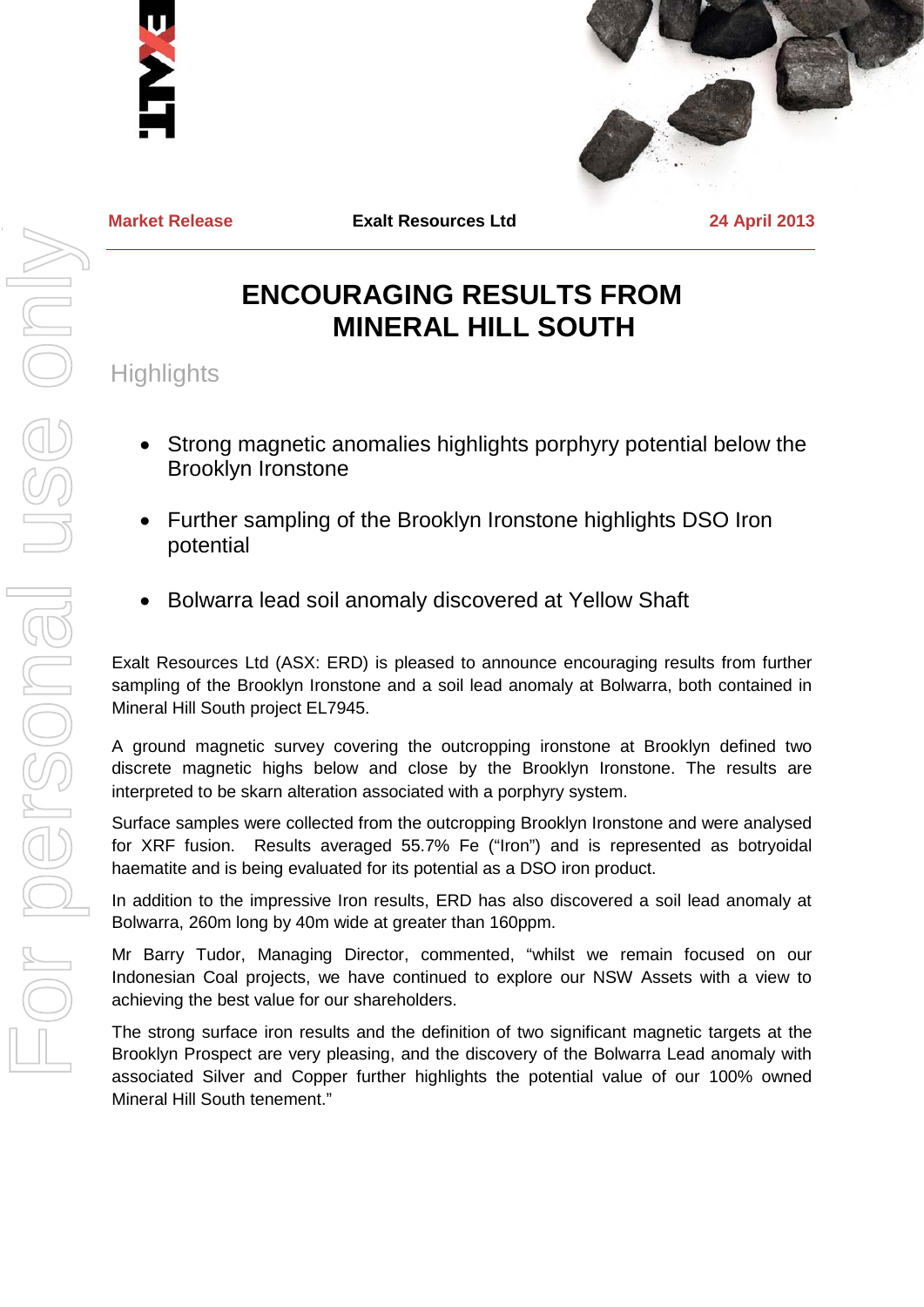

## **Brooklyn Porphyry Target – Ground Magnetics**

A detailed 25m x 50m line spaced ground magnetic survey was completed covering the outcropping ironstone at Brooklyn. It has defined two discrete magnetic highs below and close by the Brooklyn Ironstone.

The Brooklyn Ironstone is interpreted to be developed as a deep weathering profile and the magnetic anomalies are interpreted to be skarns associated with a porphyry system.

Reinterpretation of the 3D Induced Polarisation (IP) data around the Brooklyn Ironstone highlighted a large circular resistivity anomaly immediately below the outcropping ironstone. The results of the IP survey at Brooklyn closely resemble the geophysical character of some world class porphyry copper-gold deposits (Hoschke, 2008).



Figure 1:Brooklyn – Resistivity at 200m deep (left) and results of the Detailed RTP Magnetics (right)



Figure 2: Elang *(25M oz Au and 16B lb copper)* – Resistivity at 200m deep (left) and RTP Magnetics (right) (Hoschke, 2008)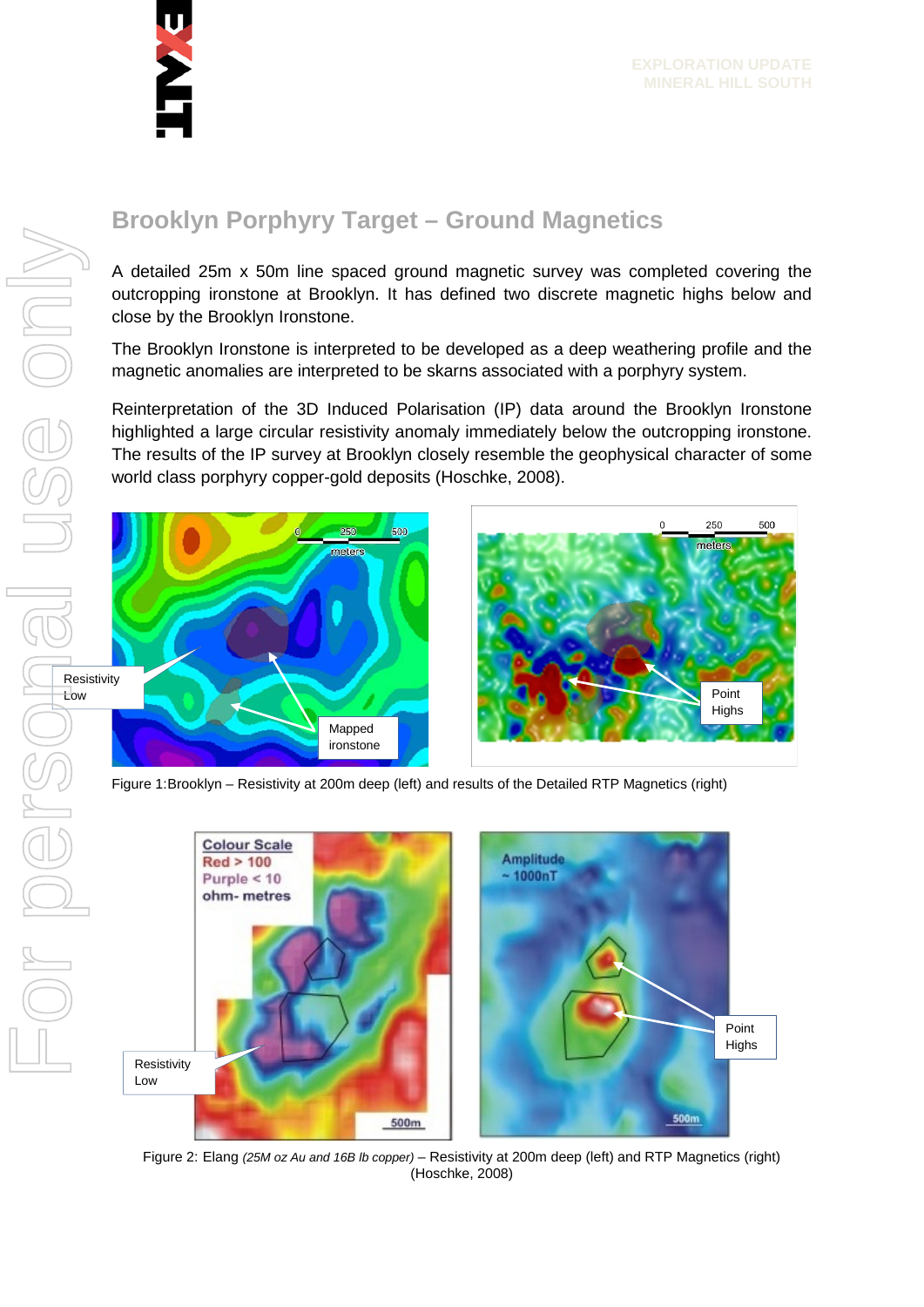

#### **Brooklyn Ironstone – DSO Iron Target**

Five surface samples collected from the outcropping Brooklyn Ironstone were analysed for XRF fusion and they averaged 55.7% Fe ("Iron").

These samples were collected at surface approximately 200m north-west of the significant widths of iron intersected in drillhole BNRC004, figure 3 (reported on the 19<sup>th</sup> December 2011).

Previously, ERD had drilled an RC hole into the ironstone confirming a vertical depth of at least 100m with most of the hole exceeding 50% Iron.

The iron is represented as botryoidal haematite and is being evaluated as a DSO iron product.

| Fe  | SiO <sub>2</sub> % | Al2O3% | P%            | S%    | 1%         |
|-----|--------------------|--------|---------------|-------|------------|
| 7%. | Q2                 |        | ገ በՋ <i>Δ</i> | 0.005 | $\Omega$ % |

Table 1 – Brooklyn Ironstone Average XRF Fusion Analysis Results from 5 surface samples



Figure 3: BNRC004 East West Section 6,384,530N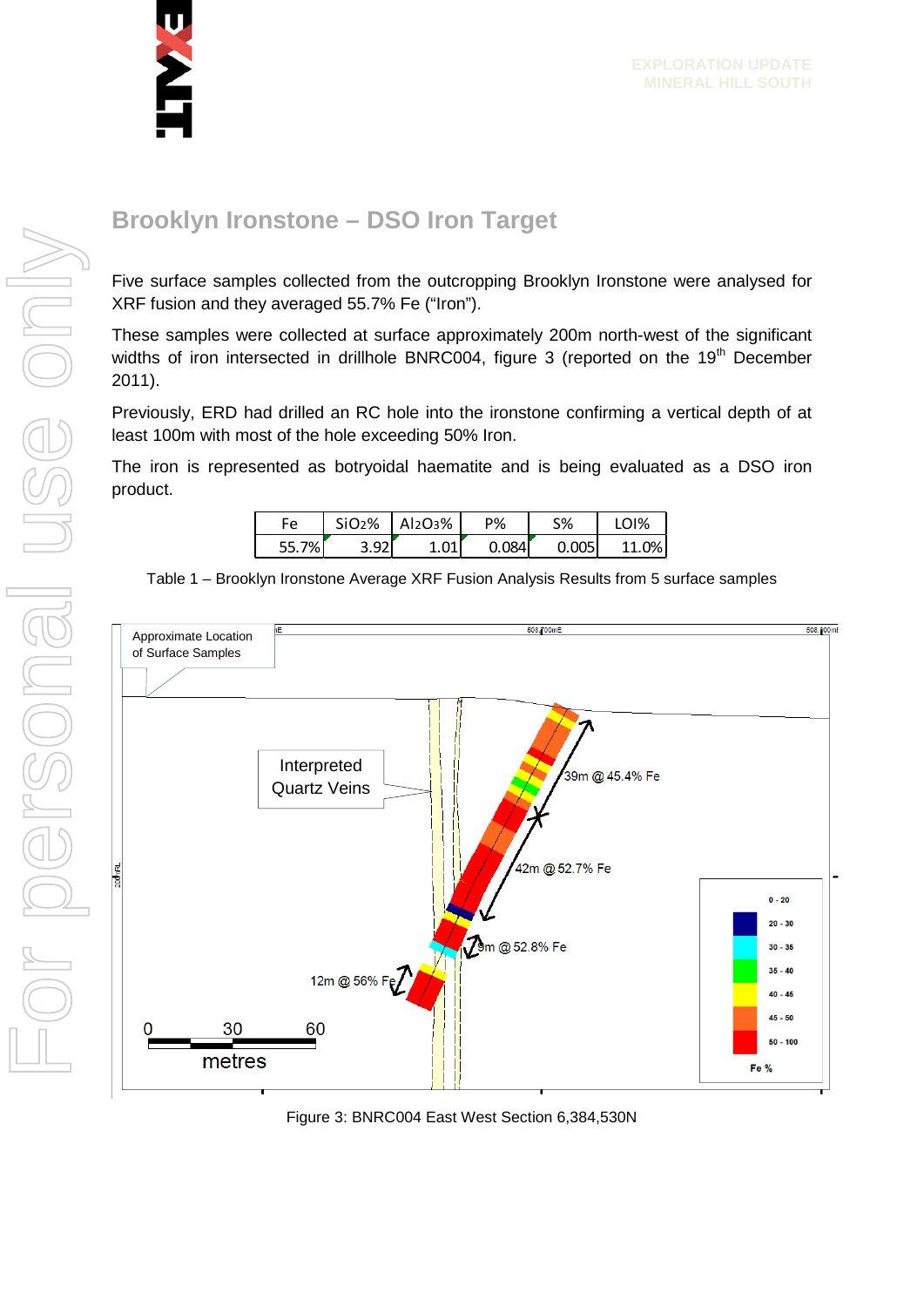|    |         |           |      | From   To  Interval   Fe%   SiO2%   AI2O3%   P%   S%   TiO2%   LOI% |  |                                    |  |
|----|---------|-----------|------|---------------------------------------------------------------------|--|------------------------------------|--|
| വ  | 39I     | $39$ 45.4 | 11.2 |                                                                     |  | 4.6 0.13 0.010 0.120 11.38         |  |
| 39 | 81      | 42 52.7   | 4.2  |                                                                     |  | 1.7 0.17 0.010 0.022 11.55         |  |
| 87 | 96      | 9 52.8    | 5.3  |                                                                     |  | 1.5 0.11 0.014 0.047 11.84         |  |
|    | 108 120 | 12 56.0   | 4.9  |                                                                     |  | $1.2$   0.08  0.009  <0.005  11.55 |  |

|  | Table 2 - Results of BNRC004 analysed by ALS using XRF Fusion |  |  |
|--|---------------------------------------------------------------|--|--|
|  |                                                               |  |  |

### **Bolwarra Soil Lead Anomaly**

231 XRF soil readings were collected at the Yellow Shaft Prospect at Mineral Hill South. The soil sampling was designed to follow up lead anomalism up to 1,000ppm discovered during reconnaissance XRF sampling in 2012.

ERD has also discovered a soil lead anomaly at Bolwarra which is 260m long by 40m wide at greater than 160ppm. The Lead was defined using a hand held XRF and is spatially associated with a strong resistivity anomaly defined with the 3D Induced Polarisation (IP) survey completed in 2011.

The lead anomaly (Bolwarra) forms a coherent south-west oriented soil anomaly very similar to the anomalism seen at Elura Pb-Zn deposit. The newly defined Bolwarra Prospect and the Elura ore zone is easily visible as a significant geophysical anomalies with a coherent lead soil anomaly draining away to the south-west (figure 5).



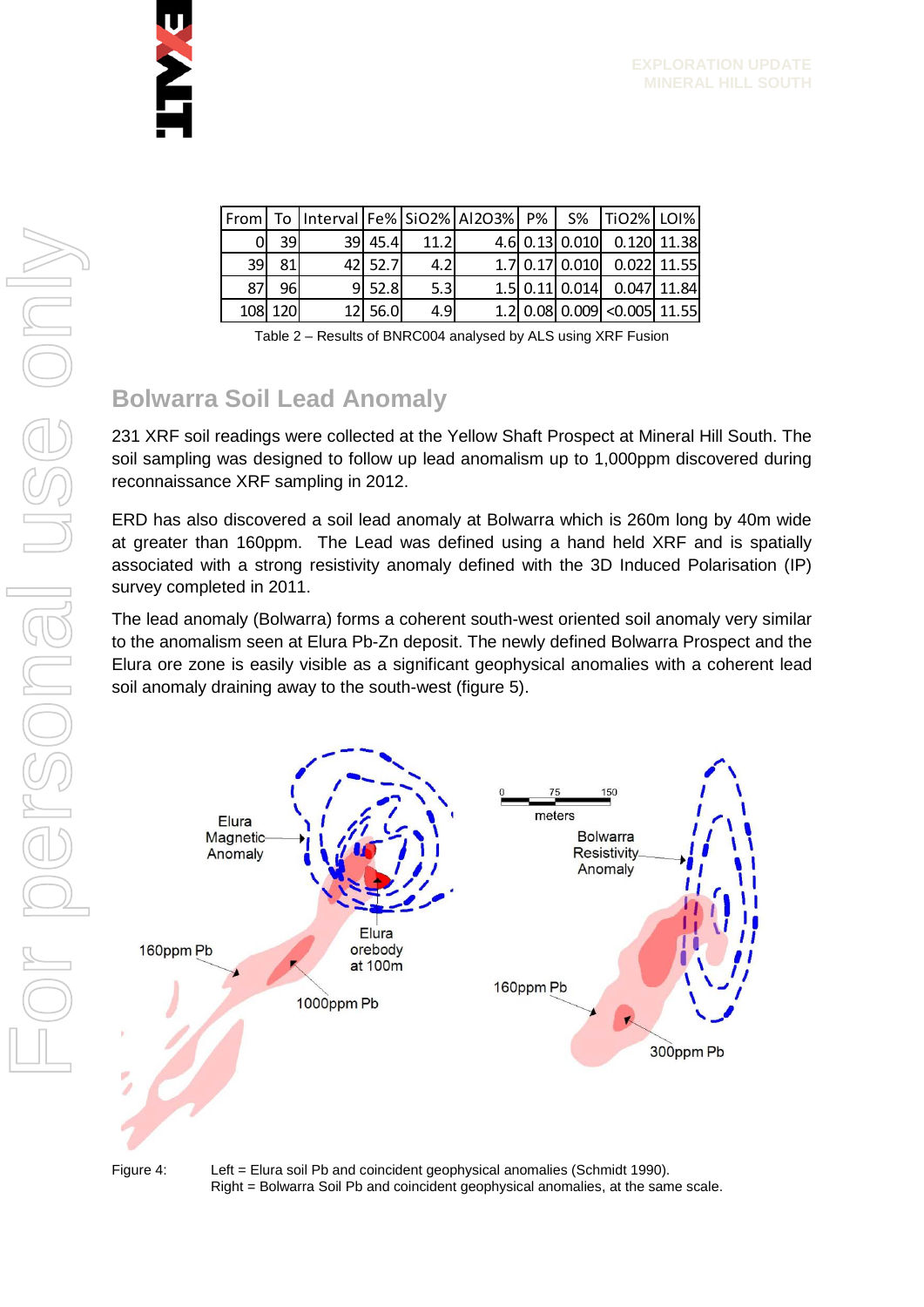

One rock sample was collected from 25cm below surface in the centre of the lead anomaly. The rock sample was sent for analysis at ALS to determine if the lead anomalism carries gold or silver and to validate the XRF results, and both were confirmed. The sample returned 2,580ppm lead, 512ppm copper and 12g/t silver. The lead and copper results confirm the XRF results are accurate (XRF: 2,260ppm Pb and 448ppm Cu) and that there is significant silver associated with the lead anomalism.



Figure 5: Bolwarra Lead Soil Anomaly overlayed on the 3D IP Resistivity at 100m below surface